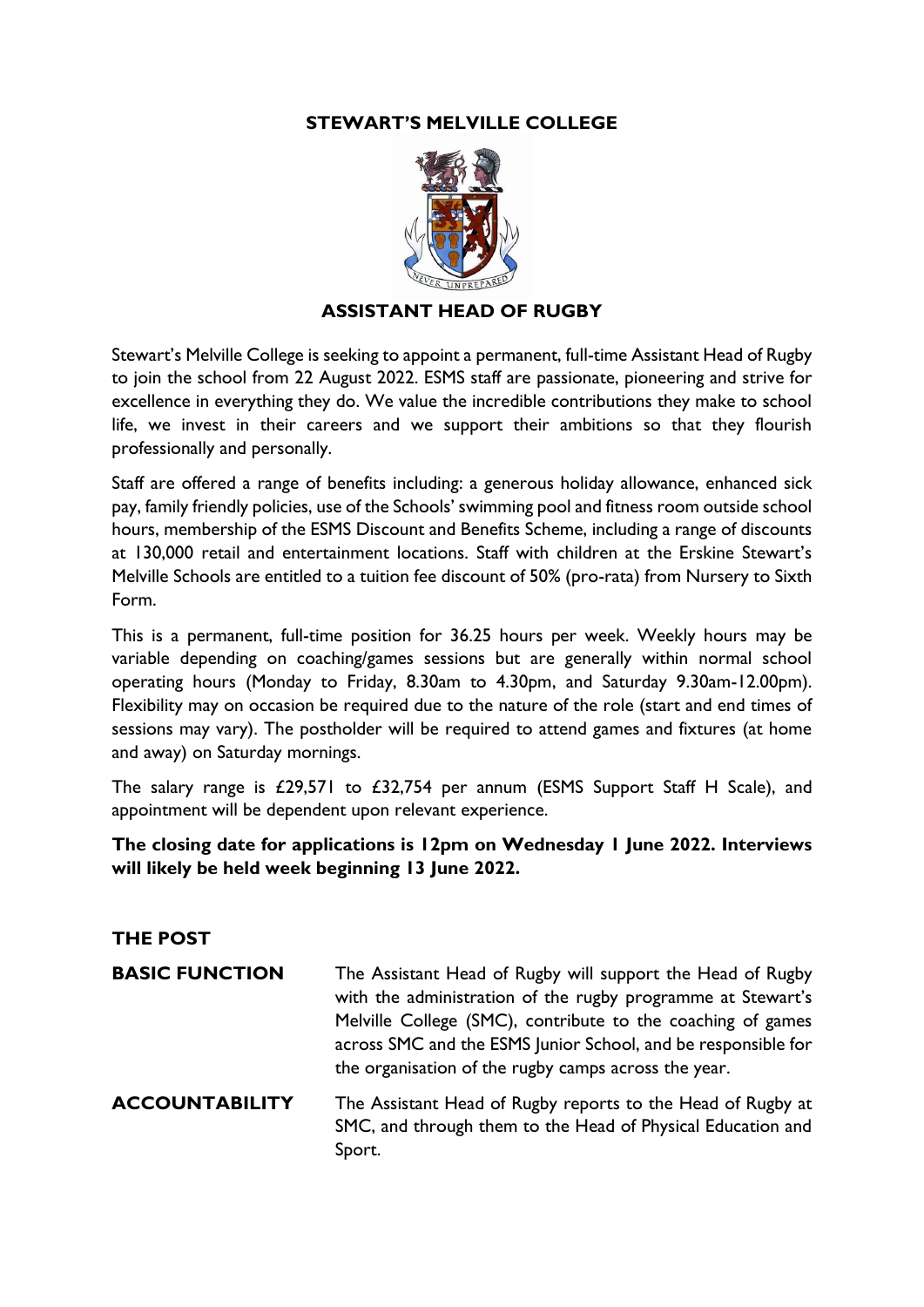**RELATIONSHIPS** The Assistant Head of Rugby will work closely with the Head of Rugby at SMC and the Business Development Manager.

### **RESPONSIBILITIES**

#### Deliver Rugby Activities (50%)

- Involved in rugby coaching throughout the week (Monday to Saturday, including coach one of the SMC 'A' sides
- Delivery of strength and conditioning sessions (mornings and lunchtimes)
- Delivery of Junior School and Senior School skills sessions
- Lead Individual Development Plan process for following year's U16 & 1st XV Squads in Summer Term
- Scottish Rugby Union (SRU) Player Registration on SCRUMS.

#### Development Activities (25%)

- Provide I-I Provision for S6 1st XV players in free periods via specialist skills, strength and conditioning, recovery, or analysis on an individual basis
- Provision of video analysis to designated individuals and teams
- Responsible for Performance Analysis Education for U13-U15 Teams
- Organise and promote Summer Camps
- Assist Head of Rugby with Tour Organisation
- Act as school link with Stewart's Melville Former Pupils (SMFP) club and North Edinburgh Vikings
- Liaise with Junior School Head of Sport regarding strength and conditioning provision in Junior School Rugby.

#### Summer Games Programme (10%)

• Coach within the Summer Games programme, including planning and leading sessions for Senior and Junior School pupils including Saturday morning practices and fixtures.

#### General (15%)

- Organising and running various rugby camps throughout the year, including during the school holidays
- Support the Head of Rugby with the administration of the rugby programme at SMC
- Maintain and upkeep equipment at Inverleith
- The postholder may on occasion be required to drive the ESMS minibus to travel to fixtures.

## **EXPERIENCE, SKILLS AND QUALIFICATIONS**

|                   | <b>Essential</b>                                                                                                 | <b>Desirable</b>                                        |
|-------------------|------------------------------------------------------------------------------------------------------------------|---------------------------------------------------------|
| <b>Experience</b> | Good knowledge and<br>understanding of the game<br>• A dynamic coach, able to deliver<br>exceptional development | Experience of working<br>within a school<br>environment |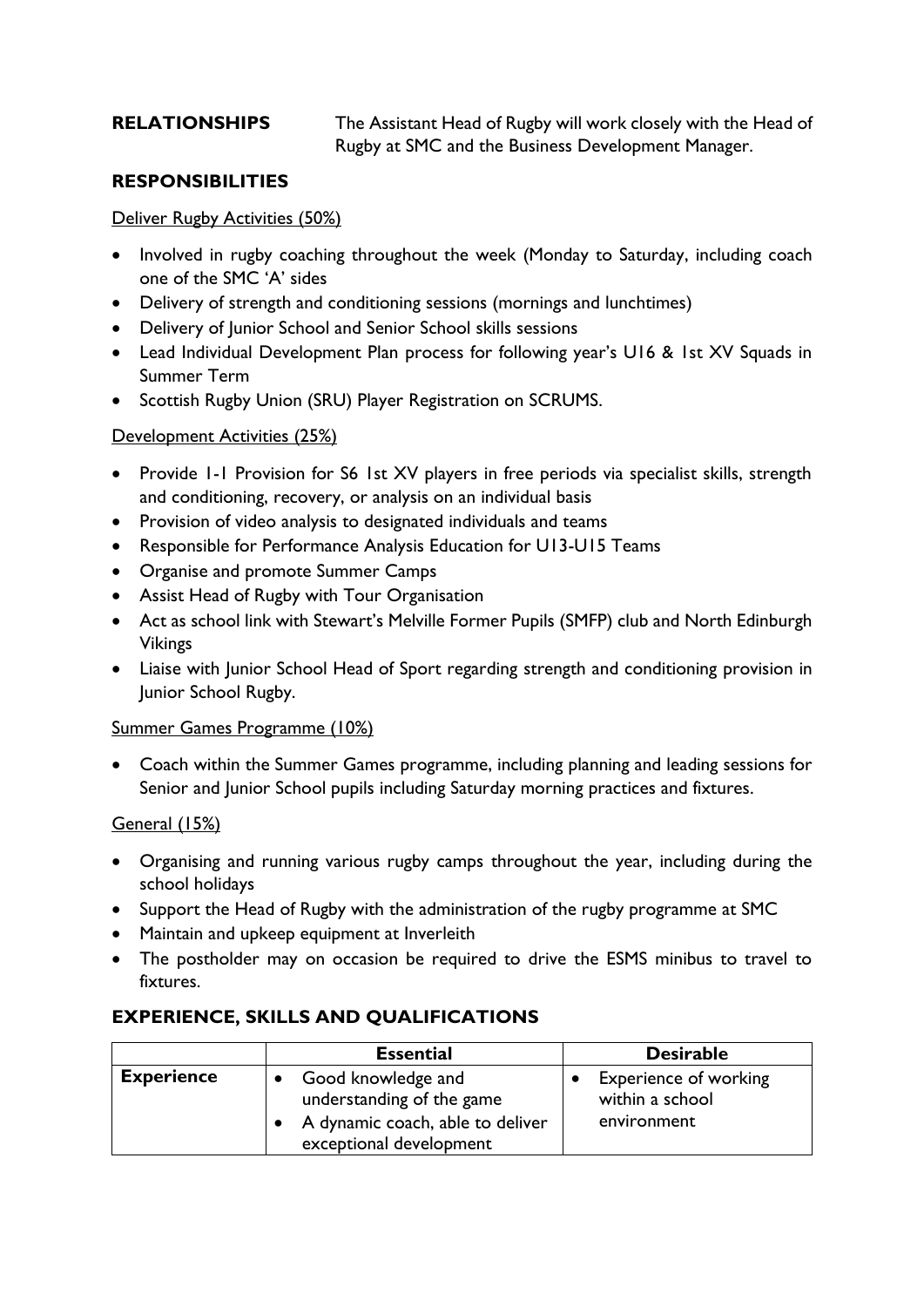|                                                 | opportunities to all ages and<br>abilities                                                                                                                                                                                                                                                                                                                                                                                                                                                    |                                                                                                                                                                     |
|-------------------------------------------------|-----------------------------------------------------------------------------------------------------------------------------------------------------------------------------------------------------------------------------------------------------------------------------------------------------------------------------------------------------------------------------------------------------------------------------------------------------------------------------------------------|---------------------------------------------------------------------------------------------------------------------------------------------------------------------|
| <b>Skills/Abilities/</b><br><b>Competencies</b> | Demonstrable rugby coaching<br>$\bullet$<br>experience<br><b>UKCC Level 3/Aspiring</b><br>$\bullet$<br>Coaching (or equivalent) or<br>working towards<br>Proficient in the use of Microsoft<br>$\bullet$<br>Office and computer literate                                                                                                                                                                                                                                                      | <b>Physical Education Teaching</b><br>$\bullet$<br><b>Qualification</b><br>Specialist in forwards play<br>A strength and<br>$\bullet$<br>conditioning qualification |
| <b>Personal</b><br><b>Attributes</b>            | A positive attitude and solutions<br>$\bullet$<br>focused approach to their work<br>A forward-thinking coach who<br>understands a games-based and<br>constraint led coaching approach<br>Excellent communication skills,<br>٠<br>orally and in writing<br>Interpersonal skills and able to<br>$\bullet$<br>relate to children<br>Self-motivated and able to work<br>independently and as part of a<br>team<br>Excellent organisations skills,<br>٠<br>attention to detail and time<br>keeping | Full, clean driving license<br>$\bullet$<br>as the postholder may on<br>occasion be required to<br>drive a minibus to travel<br>to fixtures                         |

# **REMUNERATION AND OTHER CONSIDERATIONS**

As an equal opportunities employer, ESMS is committed to the equal treatment of all current and prospective employees and does not condone discrimination on the basis of age, disability, sex, sexual orientation, pregnancy and maternity, race or ethnicity, religion or belief, gender identity, or marriage and civil partnership. We aspire to have a diverse and inclusive workplace and strongly encourage suitably qualified applicants from a wide range of backgrounds to apply and join ESMS.

| <b>Position</b> | This is a full time, permanent position for 36.25 hours per week<br>commencing on 22 August 2022. Weekly hours may be variable<br>depending on coaching/games sessions but are generally within<br>normal school operating hours (Monday to Friday, 8.30am to<br>4.30pm, and Saturday 9.30am-12.00pm). Flexibility may on occasion<br>be required due to the nature of the role (start and end times of<br>sessions may vary). The postholder will be required to attend |
|-----------------|--------------------------------------------------------------------------------------------------------------------------------------------------------------------------------------------------------------------------------------------------------------------------------------------------------------------------------------------------------------------------------------------------------------------------------------------------------------------------|
|                 | games and fixtures (at home and away) on Saturday mornings.                                                                                                                                                                                                                                                                                                                                                                                                              |
| Holiday         | Full annual holiday entitlement is 30 days annual holiday leave plus<br>10 days statutory holiday at Christmas and Easter, when the                                                                                                                                                                                                                                                                                                                                      |